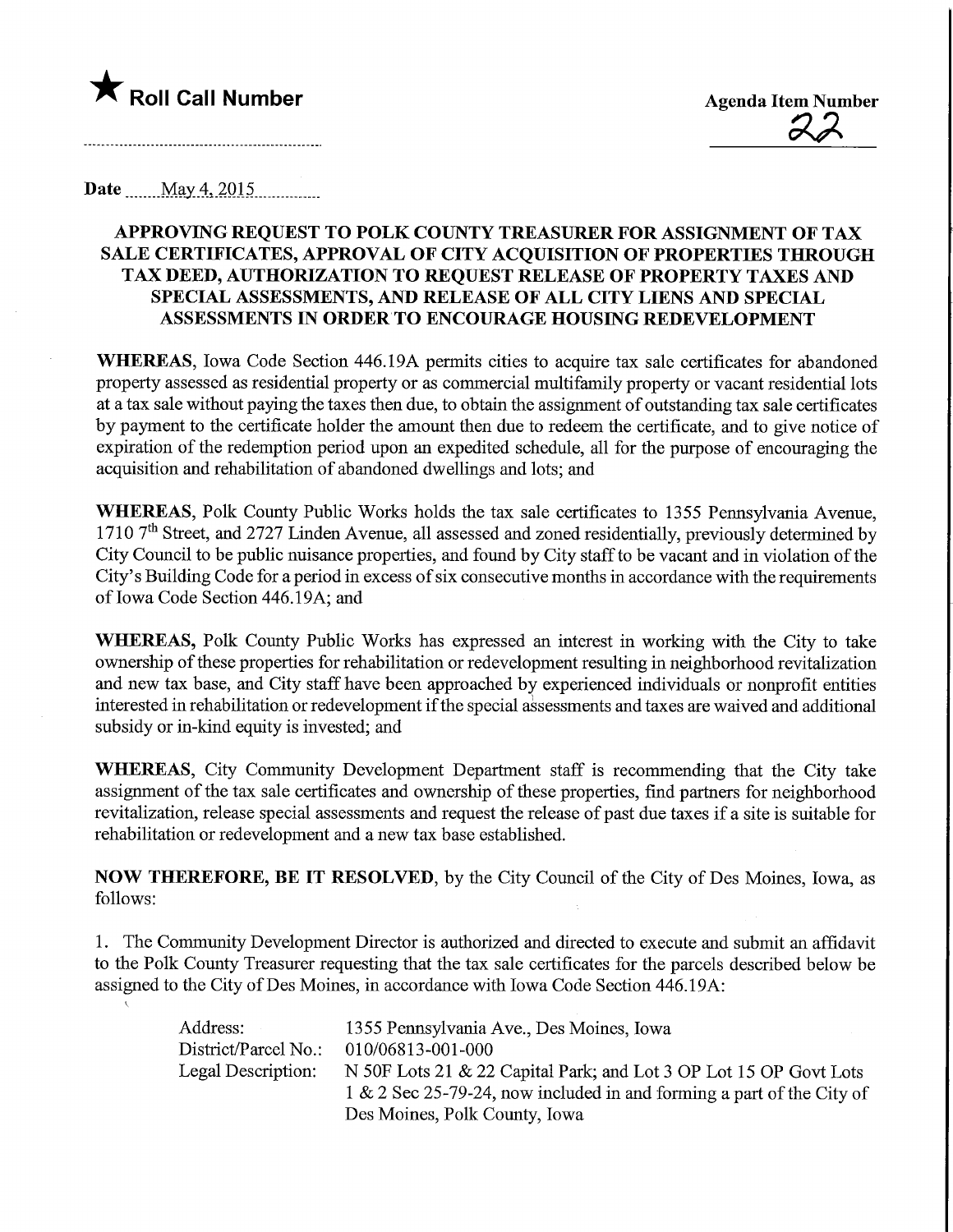

Roll Call Number Agenda Item Number Agenda Item Number

Date <u>May 4, 2015</u>

| Address:             | 1710 7 <sup>th</sup> Street, Des Moines, Iowa                         |
|----------------------|-----------------------------------------------------------------------|
| District/Parcel No.: | 080/05264-000-000                                                     |
| Legal Description:   | Lot 6 & S $\frac{1}{2}$ Lot 5 Blk 11 Polk County Homestead & Trust Co |
|                      | Addition, now included in and forming a part of the City of Des       |
|                      | Moines, Polk County, Iowa.                                            |
| Address:             | 2727 Linden Avenue, Des Moines, Iowa                                  |
| District/Parcel No.: | 030/02974-000-000                                                     |
| Legal Description:   | W 40 FS 114 F Lot 52 Ingersoll Place, an Official Plat, now included  |
|                      | in and forming a part of the City of Des Moines, Polk County, Iowa    |

2. The Legal Department is authorized and directed to begin the acquisition of the properties in accordance with Iowa Code Section 446.19A, and the Finance Director is authorized and directed to issue checks to pay the recording costs and other costs certified by a City Department related to the acquisitions listed above.

3. The Community Development Director and his designee(s) are directed to work with the interested parties and neighborhood organizations on a developer-initiated redevelopment proposal, or to distribute a Request for Proposals to locate a developer to acquire and renovate each property, based on an approved rehabilitation plan, including evidence of financing, examples of similar work completed in Des Moines area, and a binding agreement in a form satisfactory to the Legal Department for use as single family owner-occupied housing.

4. Upon the City, or developer as applicable, taking title to the properties:

- (a) The special assessments levied by the City and pending against the properties shall be deemed released, and the City Engineer or the City Engineer's designee is hereby authorized and directed to notify County of the release of such special assessments.
- (b) The Community Development Director or the Director's designee is hereby authorized and directed to seek the release of all other special assessments levied by Polk County, Des Moines Water Works, or other governmental entities pending against the property.
- (c) The Community Development Director is to request any and all property taxes including accrued interest be released by the Polk County Board of Supervisors.
- (d) Any City judgment releases shall be limited only to the properties, and any such personal judgment(s) shall remain in full force and effect against the judgment debtor(s) and against any other real estate and personal property owned by such judgment debtor(s). The Legal Department is hereby authorized and directed to file the necessary pleadings to implement the limited release of judgment(s) as provided herein for insubstantial